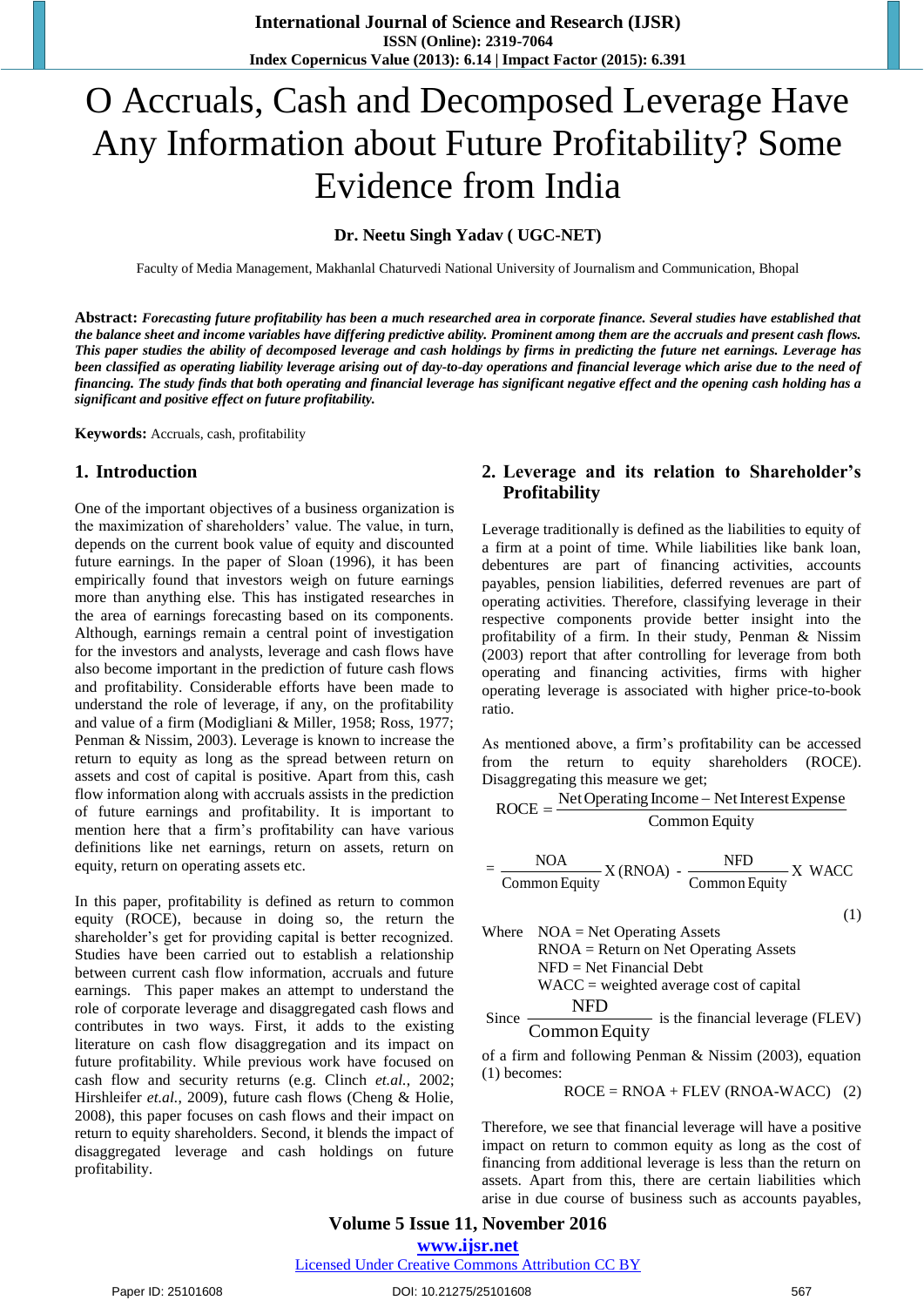trade credit. If we classify them as operating liabilities then operating liabilities leverage (OLLEV) is:

$$
OLLEV = \frac{Operating Liabilities}{Common Equity} \tag{3}
$$

Therefore, total leverage (TLEV) is the sum of OLLEV and FLEV and equation (2) is modified as shown below:

 $ROCE = RNOA + TLEV (RNOA - WACC)(4)$ 

In a perfect capital market it is the value of the firm that the shareholder is interested in and not on short term profitability. The paper of Modigliani & Miller (1958) contends that change in leverage, although can have an impact on return on equity, will have no influence on the value of the firm. According to the residual valuation model, the value of a firm as reflected in its share price is proportional to the economic earnings.

This can be represented by using the following equation:  $P_t = B_0 + (NI_t - ROCE_t \times B_{t-1})$  (5)

Where  $P_t$  = Market Price of Share of the firm  $B_{0/t-1} = Book Value of Equity per share$  $NI_t = Net$  Income  $ROCE_t = Return$  on Common Equity

It is evident that as the ROCE increases due to increased leverage, it is offset by the reduction in economic earnings, thereby rendering the price (value) to remain constant. This is the irrelevance theorem of capital structure.

## **3. Cash Flow Disaggregation and Persistence of its Components**

International Accounting Standards 7 (IAS 7) mandates the preparation and presentation of cash flow statements is a manner so that it is well discerned by the analysts, investors and other users of financial statements. Following works of Ball & Brown (1968), Sloan (1996), the relationship of earnings and stock returns has assumed great significance and therefore it is important for developing models for predicting future earnings (profitability). Studies that followed them focus on the predictive ability of cash flow components in predicting future earnings and stock returns (Clinch *et.al*, 2002; Krishnan and Largay, 2000; Barth *et.al*, 2001). The studies use the broad components of cash flows like account receivables, account payables, depreciation, inventory etc. for forecasting purposes. Further aggregate cash flows and accruals have different persistence in future. Empirical evidence suggests that aggregate cash flows have higher persistence than aggregate accruals (Dechow, 1994, Dechow *et.al.*, 1998, Barth *et.al.*, 2001). Lower persistence of accruals may be attributed to :

- a. Measurement problem in accounting system (Sloan, 1996)
- b. Decrease in marginal return from investment (Fairfield *et.al.* 2003)

Operating cash flow is determined by operating expenses, operating income and non-operating expenses and income. Therefore, decomposing the operating cash flows into these respective components is likely to increase the forecasting

ability about future cash flows and income. In a study by Arthur *et.al.*, (2010) using Australian data, they disaggregate cash flows into core and non-core components like core receipts, core payments, taxes paid, interest received and paid and find that disaggregated cash flows have higher predictive ability about future cash flows than the cash flow model. Their study is consistent with the findings of Cheng & Holie, 2008. Although prior studies argue that investors weigh earnings more than cash flows or accruals, there are certain instances which report that cash flows are incrementally useful in predicting stock returns (Bowen, et al., 1987; Ali, 1994; Dechow, 1994; Cheng et al. 1996). In another study by Subramanyam & Venkatachalam (2007), they report that current operating cash flows are more strongly associated with future earnings than do current cash flows.

On the other hand, Lev *et.al.* find that net income are better predictor than operating cash flows. Finger (1994) concludes that cash flow is marginally superior to earnings for predicting cash flows over a short horizon. In a follow-up study on the time series and cross sectional prediction tests, Lorek & Willinger (1996) and further substantiated by Kim & Kross (2005), it is reported that current earnings predict future cash flows more accurately than do current cash flows. So the empirical evidence gives a mixed result as far as superiority of cash flow and earnings is concerned. Following Arthur *et.al* (2010), operating cash flow is being disaggregated into account receivables (AR), accounts payables (AP), Inventory (INV) and the adjustments are made are depreciation & amortization.

# **4. Model Specification**

First, the following linear regression equation is used to test the predictive ability of cash flows about future earnings:

$$
NI_{i,t} = \alpha_0 + \alpha_1 \, CFO_{i,t} + \alpha_3 \, ACC_{i,t} + \varepsilon_t \tag{6}
$$

In the above equation, CFO is the operating cash flow at time t and ACC is the aggregate accruals. Decomposing equation (6) in its respective components, we can write:

$$
NI_{i,t} = \beta_0 + \beta_1 \Delta AR_{i,t} + \beta_2 \Delta AP_{i,t} + \beta_3 \Delta INV_{i,t} + \beta_4 DEPN_{i,t} + \beta_5 CFO_{i,t} + \varepsilon_t \tag{7}
$$

 $DEPN<sub>i,t</sub>$  is the depreciation and amortization of a firm i at time t.

Prior period cash balance is also a determinant of future profitability because a positive cash balance can be used to either invest in a project whose return is more than the firm's cost of capital. In order to assess the impact of opening cash position of the earnings of next period, equation (7) is re-written as follows:

$$
NI_{i,t} = x_0 + x_1 \Delta AR_{i,t} + x_2 \Delta AP_{i,t} + x_3 \Delta INV_{i,t} + x_4 DEPN_{i,t} + x_5 CASH_{i,t-1} + x_6 CFO_{i,t} + \epsilon_t(8)
$$

If  $x_6 > x_i$  (for j=1 to 4), then a higher persistence of cash flow is indicated, following Fairfield *et.al*, 2003.

As mentioned earlier that return to stockholder's equity is affected by return on assets, operating & financial leverage and the spread between cost of capital & return on assets. The return to common equity  $(ROCE_{i,t})$  is written as:

 $ROCE_{i,t} = \chi_0 + \chi_1 ROA_{i,t} + \chi_2 TLEV_{i,t}$  \*SPREAD (9)

# **Volume 5 Issue 11, November 2016 www.ijsr.net**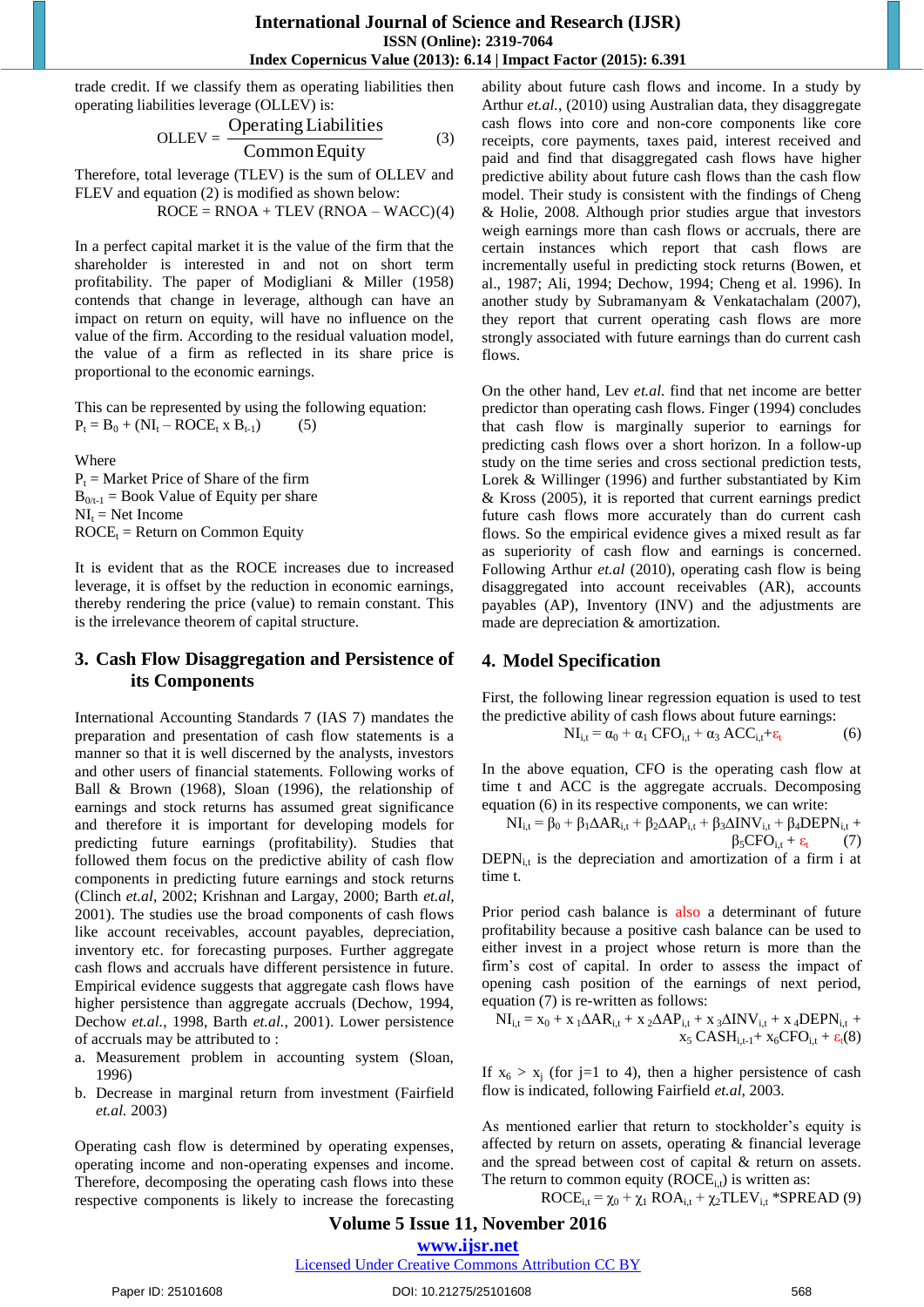$\overline{\phantom{a}}$ 

SPREAD is the difference between the cost of equity and the return on assets (ROA). Thus, ROCE will increase as long as the firm generates a positive abnormal earnings. The importance of the above relationship lies in the fact that it is not enough for the firm to earn higher earnings for the shareholders but also they must beat the expectation of the market which is reflected in the cost of equity. It is for these reasons that the market price of the stocks of a firm take a plunge despite reporting a growth in their earnings.

Further disaggregating equation (9), we may write:

 $ROCE_{i,t} = \lambda_0 + \lambda_1 (ATO * PM)_{i,t} + \lambda_4 TLEV * SPREAD (10)$ where;

ATO is asset turnover defined as operating profit divided by total asset at time t-1;

PM is operating profit margin defined here as operating profit by gross sales.

ROA is the return on assets.

In the above equation, ROA has been considered as it recognizes the fact that profitability must be based on net assets invested rather than assets invested on operations.

## **5. Sample Selection and Methodology**

The sample, collected from Capitaline Database, Mumbai, includes companies listed on the Bombay Stock Exchange from March 2003 to March 2014. The cross section of the sample is given in Appendix I. The study does not include financial companies like banks and other such firms because of their different reporting standards and that they work under highly regulated environment. Net earnings (income) is defined as profit before extraordinary items and tax (here it is worth mentioning that reporting of extraordinary items is not permitted under IAS, but reporting in India still follows the Indian GAAP, which does not have such restriction), total leverage as measured by the level of secured and unsecured loans scaled by opening book value of equity. Variables like account receivables (AR), accounts payables (AP), inventory (INV) and depreciation (DEPN) are available from the balance sheet and the profit and loss account of the companies and are scaled by lagged total assets. Return on Common Equity is calculated as profit available to equity shareholders divided by book value of equity. The sample has been selected so as to ensure data availability for the entire sample period of 10 years. Firms with missing data for variables of interest have been completely removed from the study. Also only those firms have been considered in the sample which have a positive and non-zero PB Ratio and PE Ratio. The sample started with 670 firm-year observations and after removing data as mentioned above, the final sample gets reduced to 486. I use the OLS as well as panel regression methods to estimate the regression coefficients. Woolridge (2009) suggests that fixed effect is a more convincing tool for estimating *ceteris paribus* the effects.

In order to capture linear interdependencies in the multivariate model, I use the Vector Auto Regression (VAR) in which the error term are assumed to be normally distributed. If there are two variables  $y_1$  and  $y_2$ , then a VAR(1) model can be written in matrix notation as:

 $\begin{bmatrix} \mathbf{y}_{1,t-1} \\ y_{2,t-1} \end{bmatrix} + \begin{bmatrix} \mathbf{e}_{1,t} \\ \mathbf{e}_{2,t} \end{bmatrix}$  $\mathbf{r}$  $\begin{bmatrix} \mathbf{y}_{1,t} \\ \mathbf{y}_{2,t} \end{bmatrix} = \begin{bmatrix} \mathbf{a}_0 \\ \mathbf{b}_0 \end{bmatrix} + \begin{bmatrix} \mathbf{A}_{1,1} & \mathbf{A}_{1,2} \\ \mathbf{A}_{2,1} & \mathbf{A}_{2,2} \end{bmatrix}$  $\overline{a}$ Ĭ.  $2, t$ ,  $2,t-1$  $1,t-1$ 2,1  $\qquad \qquad$  2,2  $1,1$   $\Gamma_{1,2}$ 0 0  $2, t$  $\begin{bmatrix} 1,1 \ 2,1 \end{bmatrix} = \begin{bmatrix} a_0 \\ b_0 \end{bmatrix} + \begin{bmatrix} A_{1,1} & A_{1,2} \\ A_{2,1} & A_{2,2} \end{bmatrix} \begin{bmatrix} y_{1,1-1} \\ y_{2,1-1} \end{bmatrix} + \begin{bmatrix} c_0 \\ c_1 \end{bmatrix}$ A  $y_{2,t}$  |  $\Box$  b  $\mathbf{y}_{1,t}$   $\begin{bmatrix} \mathbf{a}_0 \end{bmatrix}$   $\begin{bmatrix} \mathbf{A}_{1,1} & A_{1,2} \end{bmatrix}$   $\begin{bmatrix} \mathbf{y}_{1,t-1} \end{bmatrix}$   $\begin{bmatrix} \mathbf{e}_{1,t} \end{bmatrix}$ 

Here, the error term  $e_{i}$  are iid with a zero mean and variance of 1,  $A_{i,j}$  are respective coefficients of the variables. Therefore, in this study I assume that earnings (NI), accruals (ACCR) and operating cash flows (CFO) follow a VAR process as shown in equation (11) & (12). The error terms  $u_t$ & v<sub>t</sub> are iid with a zero mean and variance 1 or  $\Psi(0,1)$ , where Ψ is the normal distribution function. Using a VAR model enables us to predict multi-period forecast based on short-term behavior of the variables.

Assuming that both net earnings and cash flows can be predicted over a short horizon, the following equations are written:

 $NI_t = a_0 + a_1 CFO_{t-1} + a_3 NI_{t-1} + a_4 ACCR_{t-1} + u_t$  (11)

 $CFO_t = b_0 + b_1 CFO_{t-1} + b_2 NI_{t-1} + b_3 ACCR_{t-1} + v_t (12)$ Where  $a_0$ ,  $b_0$ ,  $u_t$  and  $v_t$  are (2 x 1) matrix and  $a_i$  and  $b_i$  are (3 x 1) matrix, for i,  $j = 1,2$  and 3.

Following the earnings fixation hypothesis of Sloan (1996), in which the current earnings are a better predictor of one year ahead earnings.

In other words, earnings follow a random walk and are defined here as the raw model:

 $NI_t = c_0 + c_1 NI_{t-1} + \varepsilon_t$  (13) The impact of leverage on future earnings is one of the major determinants of corporate debt level at any time. The joint impact of accrual component and leverage is explained through the following equation:

$$
NI_{t} = \xi_{0} + \xi_{1}TLEV_{t-1} + \xi_{2}\Delta AR_{t} + \xi_{3}\Delta AP_{t} + \xi_{4}\Delta INV_{t} + \xi_{5}\Delta AP_{t} + \xi_{6}DEPN_{t} + \epsilon_{t}
$$
\n(14)

In order to assess the impact of leverage as measured by the debt equity ratio (DER) on the net income of a firm, I form five portfolios on the basis of DER. For each quintile, I conduct the ordinary least square regression. Results are reported in Table 6.

## **6. Observations And Analysis**

Figure 1 shows the movement of the Price to Earnings (PE) and Price to Book ratio (PB) with respect to the return to equity shareholders (ROE). Therefore, the PE and the PB ratios are shown as a function of ROE.

All the variables have been taken on a natural log scale to maintain linearization of data. Both the PE ratio and the Market-to-book ratio change in a similar fashion. As the PE ratio indicates the rate at which a firm discounts its future earnings. The expected rate increases with the increase in profitability to shareholders. However, the PE ratios' reaction rate is higher than the PB ratios at higher ROEs. This is an affirmation of the earnings fixation hypothesis of Sloan (1996). On the other hand, the PB ratios accord more importance to the economic profit (White, *et.al.*, 2007).

They show that the PB ratio discounts the future abnormal earnings at the firm's discount rate by the following relation:

#### DOI: 10.21275/25101608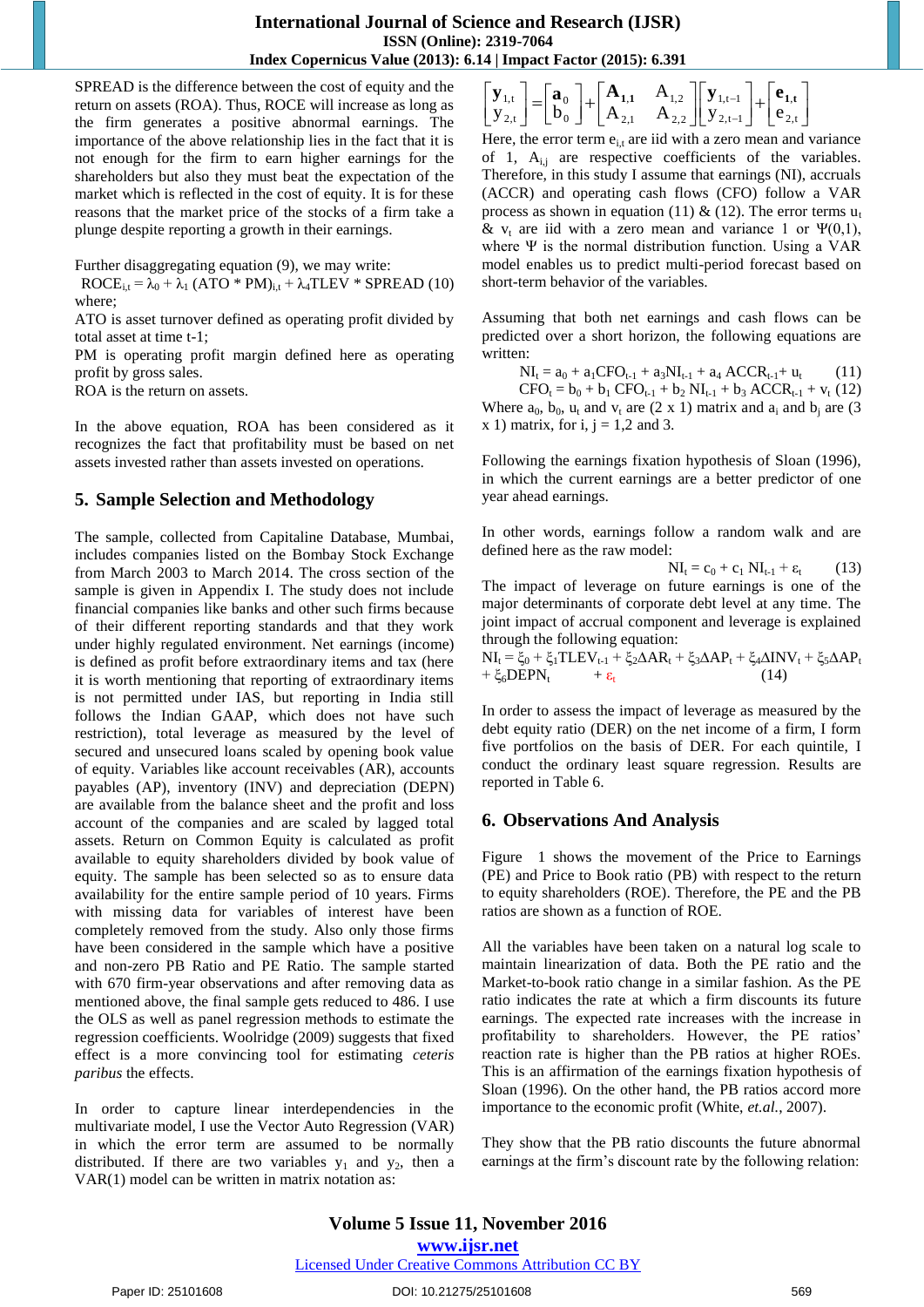**International Journal of Science and Research (IJSR) ISSN (Online): 2319-7064 Index Copernicus Value (2013): 6.14 | Impact Factor (2015): 6.391** 



The figure above shows the response of the Market-to-Book Ratio and the Price-Earnings Ratio to the changes in the Return on Common Equity (ROE). The scale of the PE ratio is the corresponding number as multiplied by 10 and the PB ratios are in multiples with the respective values, whereas the scale of ROE is scale value multiplied by 10%.

Since  $\left| \frac{1}{1+r} \right|$ J  $\setminus$  $\overline{\phantom{a}}$  $\setminus$ ſ  $1+r$  $\left( \frac{1}{1} \right)$  is equivalent to the PE ratio, we can think

the PB ratio is 1 plus the one-period ahead PE ratio times the expected future abnormal earnings as defined in the EBO model  $\begin{bmatrix} 1 \\ 1 \end{bmatrix}$  The Edward-Bell-Ohlson model for security valuation is written as  $P_t = B_t + \sum_{t=1}^{n} \frac{NI_t - k_e \times B_{t-1}}{(1 + k_e)^t} + TV$  $\sum_{t=1}^{\infty} \frac{1}{(1 + k_e)^t}$  $\sum_{t=1}^{n} \frac{N I_t - k_e \times B_{t-1}}{(1 + k_e)^t} +$ ; where  $k_e$  is the

cost of equity, TV is the terminal value. This model is based on the works of Ohlson (1995) and Edwards and Bell (1961)]. This suggests that when the abnormal profit is less than 0, then the PB ratio is less than 1. Figure  $2(a)$  and  $2(b)$ shows the relationship of operating leverage and financial leverage with net earnings [In the figures 2 (a) and 2 (b), net income has been plotted against financial and operating leverage respectively. Five portfolios are constructed on the basis of net income arranged from highest to lowest and against each such portfolio, the corresponding values of financial and operating leverage are plotted. All the variables are normalized by using  $x_i - \min$ ; where,  $x_i$  is  $max - min$ 

the corresponding cell value and min and max are the minimum and the maximum value of the respective variables].

The sample has been divided into ten equal portfolios sorted on the basis of financial leverage and operating leverage from lowest to highest. In both the cases, we find that firms with increasing leverage are associated with decreasing earnings, albeit with different rate. Penman & Nissim (2003) contend that while operating leverage arises from day-to-day operations like supply of raw materials from creditors, shortterm borrowings, financial leverage is due to long-term borrowings like bank loans. Therefore, while OLLEV may be considered as an integral part of business operation on a daily basis, FLLEV indicates a firm's increase in outside liability.





Five portfolios are constructed after arranging the financial leverage (FLEV) in the descending order and the corresponding net income (NI). The values on the axes are normalized using  $\mathbf{x}_i - \mathbf{min}$  $\frac{1}{\text{max} - \text{min}}$ 

**Volume 5 Issue 11, November 2016** 

**www.ijsr.net**

## Licensed Under Creative Commons Attribution CC BY

where,  $B_i$  is the book value of equity and r is the firm's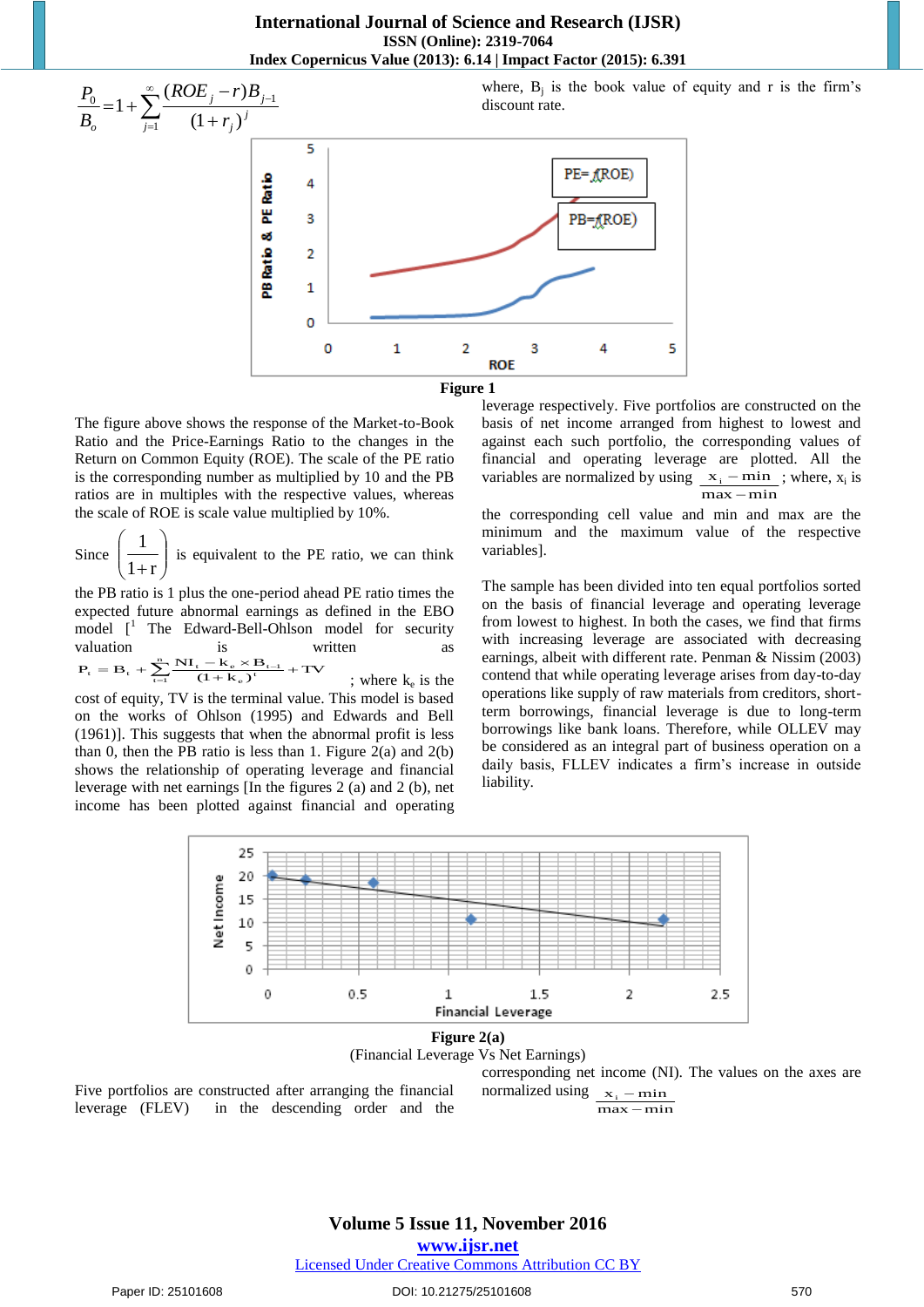

(Operatingl Leverage Vs Net Earnings)

Five portfolios are constructed after arranging the operating leverage (OLLEV) in the descending order and the corresponding net income (NI). The values on the axes are normalized using  $x_i - \min$ 

## $\frac{1}{\text{max} - \text{min}}$

The sample characteristics are given in Table 1(a) and 1(b). There is a wide inter-firm differences in the accrual components especially change in current liabilities, as is reflected in high standard deviation from the mean values. The variability in the valuation ratios is quite distinct with the PB ratios showing a less variation across firms as compared to the PE ratios. This may be an affirmation of the fact that the market assigns more weight age to the earnings. The size of a firm (SIZE) is calculated using the natural log of its beginning book equity.

Table 1(b) shows the Pearson correlation matrix. We find that return to equity (ROE) shows a positive and significant correlation with net income (NI) and the PB ratio (PBR), while it is showing a negative and significant correlation with the leverage ratio (DER), depreciation (DEPN) and the price-earnings ratio (PER). While a positive relationship of ROE and the PB ratio is understandable, its opposite relationship with the PE ratio may be due to the fact that as the PE ratio increases, the discount rate of the firm decreases – an indication of falling investment avenues and thereby affecting shareholder's value. As expected, the opening balance of cash has a positive effect on the net earnings. However, this does not warrant holding a large cash balance because idle cash does not earn anything. This may take us to the well known area of corporate finance as to what should be the optimal cash balance maintained by a firm. An increase in financial leverage (FLEV) is related to a decrease in future profitability, as shown by the correlation coefficient -0.218. Size of a firm also plays an important role in determining the profitability of a firm as shown by the coefficient of 0.178 with net earnings.

Tables 2(a) and 2(b) show the regression results of net earnings as a function of operating cash flows, the two valuation ratios and accruals. As reported above, both the CFO and PBR are positively and significantly related with future earnings and the model is able to explain about 35% (OLS) or 44% (Fixed effects) of the future net earnings. Therefore, a more fundamental ratio in predicting the earnings is the price to book ratio rather than the price to earnings ratio, although Sloan (1996) has empirically proved that the market prices earnings more than anything else. The t-value for the significance of differences between the

regression coefficients of PBR and PER is 4.25 (significant at 1%). However, when future net earnings are regressed upon operating cash flows and the accrual components, the predictive ability of operating cash flows is reduced and the significance of the overall model is reduced from 192.61 to 65.54. Similarly Figure 2(c) examines the impact of opening cash balance on the year-end net earnings. Although, the Adjusted  $R^2$  increases marginally from 41.7% to 43.1%, the overall significance of the model is reduced from 65.54 to 49.32. Individually, cash balance is found to be statistically significant and shows a positive relationship with one-period ahead profitability. Further, the predictive ability of CFO increases considerably when it is used along with the accruals. The coefficient in ΔCL increases [Table 2(b)] when fixed effect is applied although the significance level reduces to 5%.

Table 3 shows the predictions on the basis of VAR models specified in section 2.2. The table shows the comparative results of the income model, the cash flow model and the raw model. The results give an indication that current cash flows are better predictor of future cash flows, whereas, predictions only on the basis of current earnings may not be as strong as on the basis of cash flows. The explanatory power of the cash flow model is higher (30.7%) than the income model (27.6%).

Table 4 shows the regression results of return to equity holders as a function of financial leverage, operating leverage and the return on assets based on the relationship given in equation (10). It shows that the return on equity loads negatively on both the segregated components of total leverage and positively on return on assets (a measure of asset utilization). Each of the variables is found to be statistically significant at 1% or 5% and the explanatory power of the model is about 12% (16% under the fixed effects). The impact of FLEV reduces marginally when fixed effect is used but is still statistically significant.

When factor analysis is performed on the sample variables using Principal Components Method and using Varimax Rotation, it is observed that the factor loadings of CFO, NI, ROE and DEPN change after rotation whereas those of PER, PBR, ∆INV, ∆DR, ∆CR have remained the same. If we make the analysis of the rotated matrix, the following factors may be associated:

Factor 1: Short Term Accruals and Market Reaction Factor 2: Long Term Accruals Factor 3: Value added to the Firm

### **Volume 5 Issue 11, November 2016 www.ijsr.net** Licensed Under Creative Commons Attribution CC BY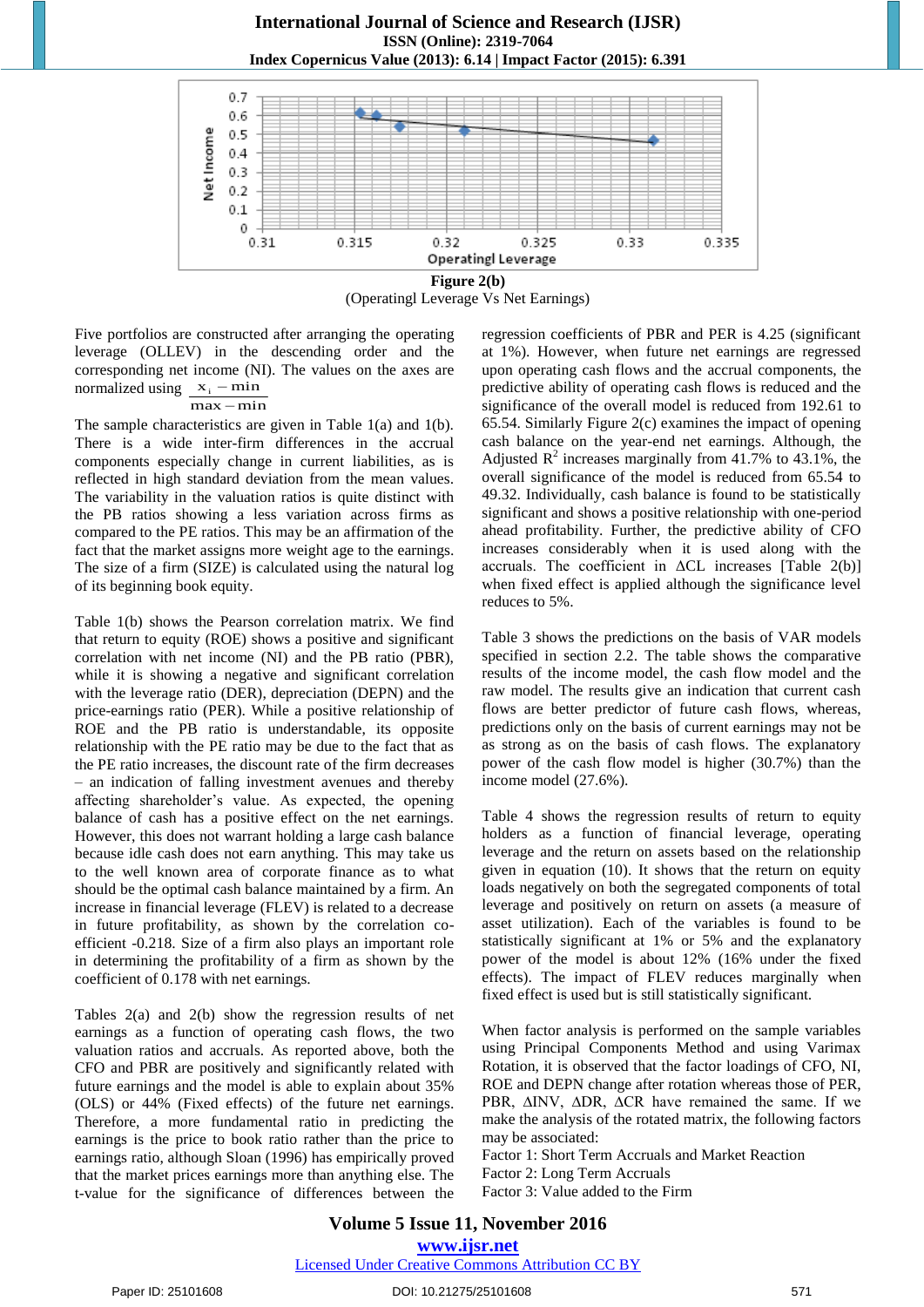Factor 4: Value added to the Equity holders.

The valuation ratios are loaded in different factors. The PB ratio and ROE are loaded on factor 4, and therefore, we may deduce that these two can contribute in the value addition to equity holders. According to the valuation models, the value of a firm (which is the total of value of equity and value of debt holders) can be calculated by discounting the future cash flows (free cash flows) or the future abnormal earnings. We find that CFO and NI (both of which are used for company valuation) load on factor 3. Table 6 shows the regression results of net earnings regressed on earnings. Five portfolios are constructed on the basis of debt-equity ratio from highest to lowest, with Portfolio 1 shows the first 20% of the leverage. This is done in order to assess the impact of extent of leverage on a firm's profitability. As expected, leverage and profitability show a negative relationship. The extreme portfolios are showing significant impact on the profitability. The explanatory power of Portfolio 1 is about 2% while that of Portfolio 5 is about 8%. The coefficients of the intercept terms signify that firms with low financial leverage show considerably higher profit than those firms which are highly levered.

# **7. Conclusion**

The present study looks into the predictive ability of decomposed leverage and accruals about future profitability. Leverage is decomposed into operating liability leverage and financial leverage. As reported in Chan *et.al* (2004), with the increase in accruals and leverage, the future profitability decreases. However, the valuation ratios react in the opposite way. Both the PB ratio and the PE ratio increase

(decrease) with the increase (decrease) in short term accruals, whereas they increase (decrease) with decrease (increase) in long term accruals i,e depreciation. Accounting policies therefore bear a significant impact on the way the market behaves. This result seems a bit complex in the light of the fact that an increase in depreciation may also be due to increased capital investment, a measure of future growth. As far as leverage is concerned, both financial leverage and operating leverage show a negative relationship with future profitability. Another important contribution of this paper is the role of opening cash balance on future profitability. The results have revealed that opening cash balance have a significant and positive impact on end of the period earnings. This may lead us to future scope of research on this aspect about corporate cash holdings in a levered firm.

#### **Table 1(a): Descriptive Statistics**

While PER & PBR are the ratios, ROE is in percentage and EQUITY, CASH are in rupees crore, and all other variables are as a percentage of sales.

| Variable                  | Minimum  | Maximum | Mean      | Standard<br>Deviation | N   |
|---------------------------|----------|---------|-----------|-----------------------|-----|
| $CFO$ <sub>i.t</sub>      | $-79.07$ | 41.48   | 10.45     | 10.11                 | 421 |
| $NI_{i.t.}$               | $-3.39$  | 57.72   | 17.27     | 9.36                  | 421 |
| <b>PER</b>                | 0.88     | 94.15   | 17.55     | 13.59                 | 421 |
| <b>PBR</b>                | 0.09     | 34.56   | 3.21      | 3.33                  | 421 |
| $DEPNit$                  | 0.11     | 13.28   | 3.19      | 2.2                   | 421 |
| $\Delta \text{INV}_{i,t}$ | $-86.09$ | 97.55   | 0.1209    | 9.15                  | 421 |
| $\Delta$ DR <sub>it</sub> | $-59.97$ | 35.9    | $-0.0565$ | 7.11                  | 421 |
| $\Delta CL_{i.t}$         | $-61.31$ | 61.67   | $-0.018$  | 8.57                  | 421 |
| ROE <sub>i.t</sub>        | -47.18   | 102.51  | 22.27     | 15.15                 | 421 |
| $ATO$ <sub>i.t</sub>      | 0.32     | 24.05   | 3.02      | 2.61                  | 421 |
| $CASH_{i}$                | $-11.48$ | 0.32    | $-3.52$   | 1.65                  | 421 |
| $SIZE_{i}$                | $-4.08$  | 7.12    | 2.06      | 1.96                  | 421 |

**Table 1(b):** Correlation Matrix

|                | NI | <b>DER</b>  | <b>CFO</b>                        | <b>ΔINV</b> | $\triangle$ DR | $\Delta CL$    |       | <b>DEPNI CASH</b>                                       | <b>ATO</b>     | <b>PER</b>               | <b>PBR</b>  | <b>ROE</b>   | <b>SIZE</b> |
|----------------|----|-------------|-----------------------------------|-------------|----------------|----------------|-------|---------------------------------------------------------|----------------|--------------------------|-------------|--------------|-------------|
| NI             |    | $-0.278$ ** | $0.619$ **                        | $-0.074$    | $-0.054$       | $-0.071$       |       | $-0.058$ 0.177 <sup>**</sup>                            | $0.315***$     | $-0.1$ <sup>*</sup>      | $0.098*$    | $0.246***$   | $0.178***$  |
| <b>DER</b>     |    | 1           | $-0.094$ **                       | $0.094***$  | $0.105***$     | 0.083          |       | $-0.023 - 0.118$ **                                     | $-0.143***$    | 0.041                    | $-0.217***$ | $-0.218$ *** | $-0.178***$ |
| <b>CFO</b>     |    |             | 1                                 | 0.05        | $0.156***$     | $-0.037$       | 0.024 | $0.089*$                                                | $-0.346$ ***   | $-0.122***$              | 0.078       | $0.256***$   | $0.138***$  |
| $\Delta$ INV   |    |             |                                   | 1           | $0.618***$     | $0.911***$     | 0.028 | 0.019                                                   | 0.05           | $0.858***$               | 0.029       | $-0.054$     | $-0.034$    |
| $\triangle$ DR |    |             |                                   |             | $\mathbf{1}$   | $0.705***$     | 0.026 | $-0.083$                                                | 0.007          | $0.584***$               | 0.045       | 0.015        | $-0.002$    |
| $\Delta CL$    |    |             |                                   |             |                | 1              | 0.026 | 0.02                                                    | 0.056          | $0.832***$               | 0.033       | $-0.046$     | $-0.024$    |
| <b>DEPN</b>    |    |             |                                   |             |                |                | 1     | $0.392***$                                              | $-0.063$       | $-0.03$                  | $-0.113***$ | $-0.04***$   | $0.59***$   |
| <b>CASH</b>    |    |             |                                   |             |                |                |       | 1                                                       | $-0.008$       | 0.057                    | 0.042       | $-0.065$     | $0.611***$  |
| <b>ATO</b>     |    |             |                                   |             |                |                |       |                                                         |                | 0.031                    | 0.06        | 0.066        | $-0.044$    |
| <b>PER</b>     |    |             |                                   |             |                |                |       |                                                         |                | 1                        | $0.194***$  | $-0.148$ *** | 0.026       |
| <b>PBR</b>     |    |             |                                   |             |                |                |       |                                                         |                |                          |             | $0.604***$   | $-0.046$    |
| <b>ROE</b>     |    |             |                                   |             |                |                |       |                                                         |                |                          |             | 1            | $-0.032$    |
| <b>SIZE</b>    |    |             |                                   |             |                |                |       |                                                         |                |                          |             |              |             |
|                |    |             | $\cdot$ $\sim$<br>1.1.1.1.1.71.71 |             |                | $\cdot$ $\sim$ |       | $\sim$ $\sim$ $\sim$ $\sim$ $\sim$ $\sim$ $\sim$ $\sim$ | $\cdot$ $\sim$ | $\overline{\phantom{a}}$ |             |              |             |

\*\*\* Significant at 1%; \*\* Significant at 5%; \* Significant at 10%

## **Table 2(a): Regression Results**

The dependent variable is net earnings  $(N<sub>i,t+1</sub>)$  and CFO is the cash from operations taken as a percentage of gross sales and the Price Earnings ratio (PER) and the Price to Book Ratio (PBR) have been taken at face value.

|           | <b>Coefficients</b>  |                               |  |  |
|-----------|----------------------|-------------------------------|--|--|
| Variable  | <b>OLS</b> Estimates | <b>Fixed Effect Estimates</b> |  |  |
| Intercept | $-3.082***$ (124.38) |                               |  |  |
| $CFO_{i}$ | $0.007***$ (22.75)   | $0.012***(31.56)$             |  |  |
| $PBR_{i}$ | $0.062***$ (6.287)   | $0.105***(6.45)$              |  |  |
| $PER_{i}$ | $-0.037***$ (3.795)  | $-0.055$ **(2.91)             |  |  |
| F-test    | $192.613***$         | $110.45***$                   |  |  |
|           | 35%                  | 43.7%                         |  |  |

\*\*\* Significant at 1%; \*\* Significant at 5%; \* Significant at 10%; ( ) indicates t- value

# **Volume 5 Issue 11, November 2016**

**www.ijsr.net**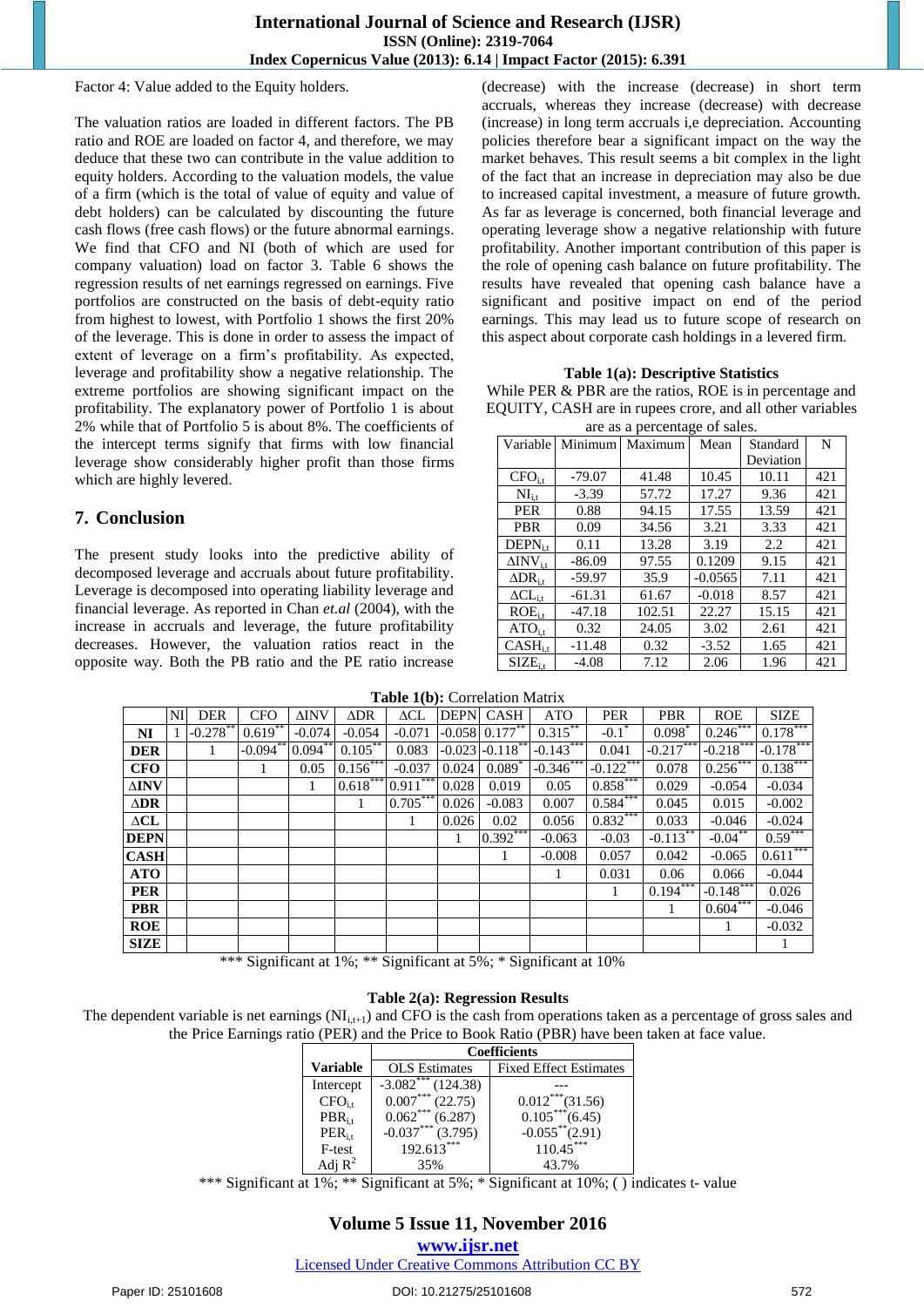#### **International Journal of Science and Research (IJSR) ISSN (Online): 2319-7064 Index Copernicus Value (2013): 6.14 | Impact Factor (2015): 6.391**

#### **Table 2(b):** Regression Results

|                               | Dependent Variable: Net Income $(NI_{t+1})$ |                      |  |  |  |  |
|-------------------------------|---------------------------------------------|----------------------|--|--|--|--|
| Variable                      | OLS                                         | <b>Fixed Effects</b> |  |  |  |  |
| Intercept                     | $11.282$ <sup>***</sup> $(22.02)$           |                      |  |  |  |  |
| $CFO$ <sub>i.t</sub>          | $0.617***(17.78)$                           | $1.354***(23.64)$    |  |  |  |  |
| $\Delta$ INV <sub>it</sub>    | $-0.058^{**}$ (2.55)                        | $-0.074$ ** $(2.62)$ |  |  |  |  |
| $\Delta\text{DR}_{\text{ir}}$ | $-0.269$ *** (4.896)                        | $-0.347***$ (5.32)   |  |  |  |  |
| $\Delta\rm CL_{ir}$           | $0.052***$ (3.463)                          | $0.102^{**}$ (2.51)  |  |  |  |  |
| $DEPN_{it}$                   | $-0.001^*(1.943)$                           | $-0.012^*(2.14)$     |  |  |  |  |
| F-test                        | $65.54***$                                  | 83.25***             |  |  |  |  |
| Adj $R^2$                     | 41.7%                                       | 46.21%               |  |  |  |  |

\*\*\* Significant at 1%; \*\* Significant at 5%; \* Significant at 10%; | t | indicates absolute value

**Table 2(c):** Regression Results

| Dependent Variable: Net Income $(NI_{t+1})$ |                     |                      |  |  |
|---------------------------------------------|---------------------|----------------------|--|--|
| Variable                                    | OLS                 | <b>Fixed Effects</b> |  |  |
| Intercept                                   | $14.521***(14.01)$  |                      |  |  |
| $CFO$ <sub>i.t</sub>                        | $0.313***$ (8.70)   | $1.214***(11.23)$    |  |  |
| $\Delta \text{INV}_{i.t}$                   | $-0.011(0.871)$     | $-0.036(1.78)$       |  |  |
| $\Delta\text{DR}_{\text{ir}}$               | $-0.144***$ (3.054) | $-0.325***$ (4.78)   |  |  |
| $\Delta\rm CL_{ir}$                         | $0.027***$ (2.67)   | $0.105***(4.52)$     |  |  |
| $DEPN_{it}$                                 | $1.609***$ (9.556)  | $2.33***$ (7.56)     |  |  |
| $CASH_{i.t-1}$                              | $1.627***$ (7.453)  | $1.46^*$ (3.52)      |  |  |
| F-test                                      | 49.32***            | $60.3***$            |  |  |
| Adj $R^2$                                   | 43.1%               | 52.4%                |  |  |

\*\*\* Significant at 1%; \*\* Significant at 5%; () indicates tvalue

| <b>Table 3: VAR Results</b> |  |
|-----------------------------|--|
|-----------------------------|--|

|              | Income Model                | Cash Flow Model             | Raw Model                        |
|--------------|-----------------------------|-----------------------------|----------------------------------|
| Constant     | $11.38(20.97)$ ***          | 4.14(7.26)                  | $15.47 \overline{(32.41)}^{***}$ |
| $NI_{i,t-1}$ | $0.044(4.9)$ <sup>***</sup> | $0.041(4.3)$ <sup>***</sup> | $0.056(5.5)$ ***                 |
| $CFOi,t-1$   | $0.435(12.05)$ ***          | $0.513(13.4)$ ***           |                                  |
| Adj $R^2$    | 0.276                       | 0.307                       | 0.059                            |
| F-test       | $92.96***$                  | $107.9***$                  | $31.18***$                       |

\*\*\* Significant at 1%

| <b>Table 4:</b> Dependent Variable: ROE |                     |                        |  |  |
|-----------------------------------------|---------------------|------------------------|--|--|
| Variable                                | OL S                | <b>Fixed Effects</b>   |  |  |
| Intercept                               | $17.7***$ (23.3)    |                        |  |  |
| $FLEV_{it}$                             | $-1.904***$ (-4.02) | $-3.56***$ ( $-7.58$ ) |  |  |
| $OLLEV_{it}$                            | $-0.102***(-2.71)$  | $-0.155$ ** (-3.56)    |  |  |
| ROA <sub>ir</sub>                       | $0.036***$ (4.185)  | $0.115***(5.65)$       |  |  |
| F-test                                  | $20.83***$          | $32.65***$             |  |  |
| Adj $R^2$                               | 11.8%               | 15.69%                 |  |  |

\*\*\* Significant at 1%; \*\* significant at 5%; ( ) indicates tvalue

**Table 5(a):** Factor Analysis

Component Matrix (Principal Component Method)

|                             | Factors  |          |          |          |  |
|-----------------------------|----------|----------|----------|----------|--|
| <b>Variable</b>             | 1        | 2        | 3        | 4        |  |
| $CFO$ <sub>i,t</sub>        | $-0.093$ | 0.731    | 0.013    | $-0.420$ |  |
| $NI_{i,t}$                  | $-0.186$ | 0.761    | $-0.038$ | $-0.334$ |  |
| <b>PER</b>                  | 0.914    | 0.056    | $-0.030$ | 0.045    |  |
| PBR                         | 0.064    | 0.483    | $-0.378$ | 0.553    |  |
| $DEPNit$                    | $-0.005$ | 0.104    | 0.893    | 0.264    |  |
| $\Delta$ INV <sub>i.t</sub> | 0.937    | 0.094    | 0.032    | $-0.024$ |  |
| $\Delta$ DR <sub>it</sub>   | 0.776    | 0.177    | 0.026    | $-0.085$ |  |
| $\Delta CL_{\rm i.t.}$      | 0.951    | 0.093    | 0.030    | $-0.011$ |  |
| $ROE_{i.t}$                 | $-0.119$ | 0.601    | $-0.315$ | 0.468    |  |
| $ATO$ <sub>i.t</sub>        | 0.089    | $-0.339$ | $-0.184$ | 0.629    |  |
| $DER_{i.t}$                 | 0.152    | $-0.395$ | 0.074    | $-0.411$ |  |

**Table 5(b):** Rotated Matrix (Varimax Rotation Used)

|                             | <b>Factors</b> |              |          |                  |  |  |
|-----------------------------|----------------|--------------|----------|------------------|--|--|
| <b>Variable</b>             | 1              | $\mathbf{2}$ | 3        | $\boldsymbol{4}$ |  |  |
| $CFO$ <sub>i.t</sub>        | 0.024          | 0.029        | 0.832    | 0.162            |  |  |
| $NI_{i,t}$                  | $-0.066$       | 0.016        | 0.808    | 0.265            |  |  |
| <b>PER</b>                  | 0.911          | $-0.035$     | $-0.104$ | 0.011            |  |  |
| <b>PBR</b>                  | 0.117          | $-0.099$     | $-0.025$ | 0.813            |  |  |
| $DEPNit$                    | 0.015          | 0.933        | $-0.048$ | $-0.064$         |  |  |
| $\Delta$ INV <sub>i.t</sub> | 0.942          | 0.010        | $-0.030$ | $-0.037$         |  |  |
| $\Delta$ DR <sub>it</sub>   | 0.795          | 0.008        | 0.092    | $-0.014$         |  |  |
| $\Delta CL_{i,t}$           | 0.955          | 0.012        | $-0.041$ | $-0.029$         |  |  |
| $ROE_{i.t}$                 | $-0.044$       | $-0.037$     | 0.144    | 0.818            |  |  |
| $ATO$ <sub>i.t</sub>        | 0.023          | $-0.053$     | $-0.683$ | 0.288            |  |  |
| $DER_{i.t}$                 | 0.103          | $-0.133$     | $-0.044$ | $-0.569$         |  |  |

**Table 6:** Regression Results (Portfolio sorted on the basis of DER)

| Dependent Variable: Net Earnings (NI) |          |            |           |           |  |
|---------------------------------------|----------|------------|-----------|-----------|--|
| Portfolio                             | Constant | $DER_{it}$ | Adj $R^2$ | F-test    |  |
| Portfolio 1 (Highest)                 | 15.802   | $-1.38$    | 0.021     | 3.05      |  |
| Significance Level                    | $1\%$    | 10%        |           | 10%       |  |
|                                       |          |            |           |           |  |
| Portfolio 2                           | 14.54    | $-1.8$     | 0.008     | 0.224     |  |
| Significance Level                    | $1\%$    | <b>NS</b>  |           | <b>NS</b> |  |
|                                       |          |            |           |           |  |
| Portfolio 3                           | 24.553   | $-11.85$   | 0.009     | 1.91      |  |
| Significance Level                    | 1%       | <b>NS</b>  |           | <b>NS</b> |  |
|                                       |          |            |           |           |  |
| Portfolio 4                           | 19.89    | $-0.809$   | 0.01      | 0.007     |  |
| Significance Level                    | $1\%$    | <b>NS</b>  |           | <b>NS</b> |  |
|                                       |          |            |           |           |  |
| Portfolio 5 (Lowest)                  | 22.92    | $-93.3$    | 0.077     | 8.84      |  |
| Significance Level                    | 1%       | 1%         |           | $1\%$     |  |

**NS: Not Significant at any accepted level (1%, 5% or 10%)** 

# **Volume 5 Issue 11, November 2016**

**www.ijsr.net**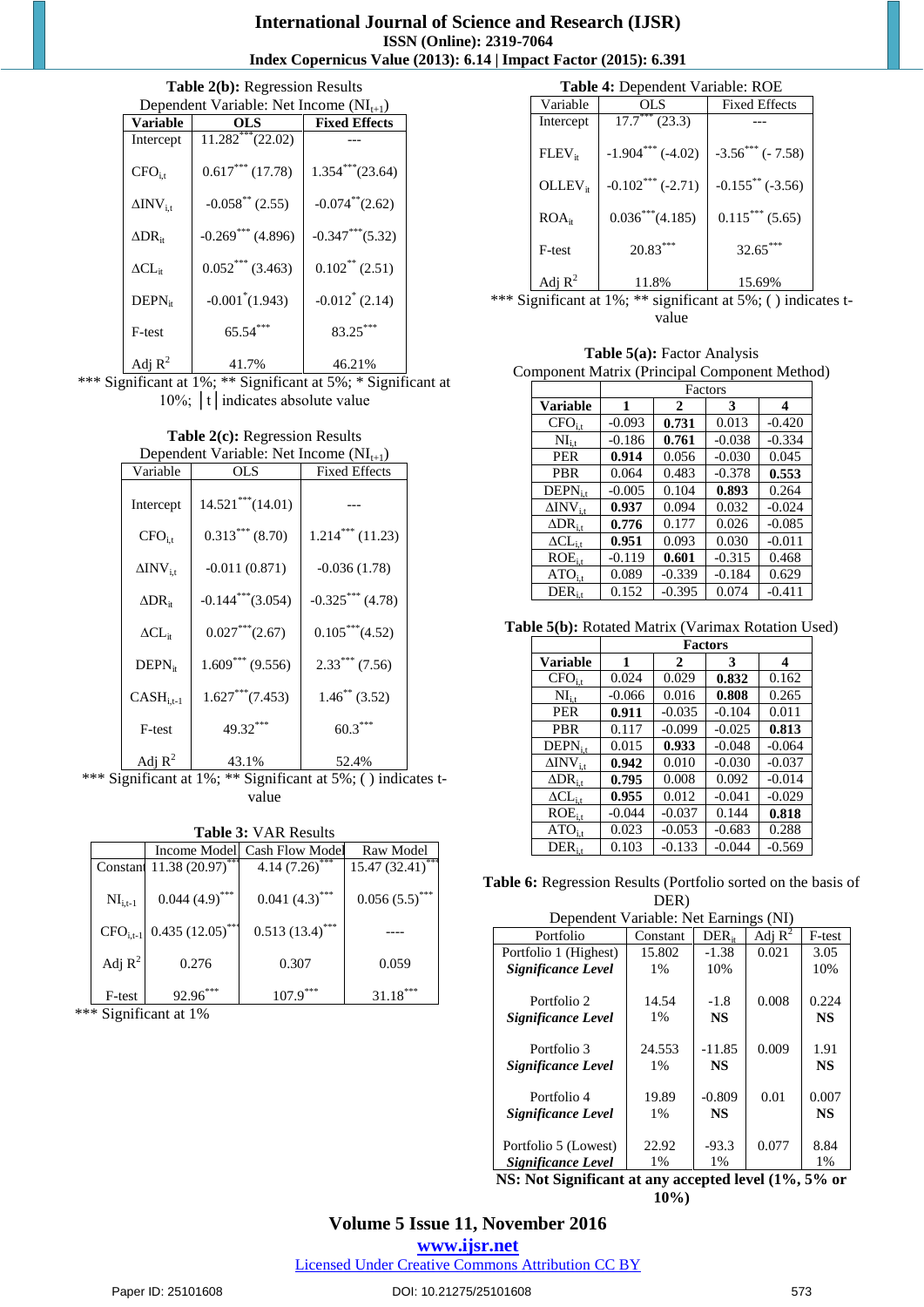**International Journal of Science and Research (IJSR) ISSN (Online): 2319-7064 Index Copernicus Value (2013): 6.14 | Impact Factor (2015): 6.391** 

#### **References**

- [1] Ali, A. (1994). The incremental information content of earnings, working capital from operations and cash flows. *Journal of Accounting Research Vol. 32*, 61-74.
- [2] Arthur, N., Cheng, M., & Czernkowski, R. (2010). Cash Flow Disaggregation and the Prediction of Future Earnings. *Accounting & Finance Vol. 50*, 1-30.
- [3] Ball, R., & Brown, P. (1968). An Empirical Evaluation of Accounting Income Numbers. *Journal of Accounting Research Vol. 6*, 159-178.
- [4] Barth, M. E., Cram, D. P., & Nelson, K. K. ( 2001). Accruals and the Prediction of Future Cash Flows. *The Accounting Review Vol.76*, 27-58.
- [5] Bowen, R. D., Burgstahler, & Daley, L. (1987). The incremental information content of accrual versus cash flows. *The Accounting Review Vol. 62*, 723-747.
- [6] Chan, K., Jegadeesh, N., & Sougiannis, T. (2004). The Accrual Effect on Future Earnings. *Review of Quantitative Finance & Accounting Vol.22*, 97-121.
- [7] Cheng, C. S., & Holie, D. (2008). Do Core and Noncore Cash Flows from Operations Persist Differentially in Predicting Future Cash Flows? *Review of Quantitative Finance & Accounting Vol.31*, 29-53.
- [8] Cheng, C. S., Liu, C. S., & Schaefer, T. (1996). Earnings Permanence and the Incremental Information Content of Cash Flows from Operations. *Journal of Accounting Research Vol. 34* , 173-181.
- [9] Clinch, G., Sidhu, B., & Sin, S. (2002). The Usefulness of Direct and Indirect Cash flow Disclosures. *Review of Accounting Studies Vol.7*, 383-404.
- [10] Dechow, P. (1994). Accounting earnings and cash flows as measures of firm performance: The role of accounting accruals. *Journal of Accounting and Economics Vol. 18*, 3-42.
- [11]Dechow, P. M., Kothari, S. P., & Watts, R. L. (1998). The relation between earnings and cash flows. *Journal of Accounting and Economics Vol.25*, 133-168.
- [12]Edwards, E. O., & Bell, P. W. (1961). *The Theory and Measurement of Business Income.* USA: University of California Press.
- [13] Fairfield, P. M., Whisenant, S., & Yohn, T. L. (2008). The Differential Persistence of Accruals and Cash Flows for Future Operating Income versus Future Profitability. *Review of Accounting studies Vol.8*, 221- 243.
- [14] Finger, C. (1994). The Ability of Earnings to Predict Future Earnings and Cash flows. *Journal of Accounting Research Vol.32*, 210-223.
- [15]Hirshleifer, D., Hou, K., & Teoh, S. H. (2009). Accruals, Cash Flows and Aggregate Stock Returns. *Journal of Financial Economics Vol.91*, 389-406.
- [16]Kim, M., & Kross, W. (2005). The Ability of Earnings to Predict Future Earnings and Cash Flows is Increasing and Not Decreasing. *Journal of Accounting Research Vol. 43(5)*, 753-780.
- [17]Krishnan, G. V., & Largay, J. A. (2000). The Predictive ability of Direct Method Cash Flow Information. *Journal of Business Finance & Accounting Vol.27*, 215- 245.
- [18]Lev, B., Li, S., & Sougiannis, T. (2010). The Usefulness of Accounting Estimates for Predicting Cash Flows and Earnings. *Review of Accounting Studies Vol.15*, 779- 807.
- [19]Lorek, K. S., & Willinger, G. L. (1996). A Multivariate Time Series Prediction Model for Cash Flow Data. *The Accounting Review Vol.71*, 81-101.
- [20]Modigliani, F., & Miller, M. (1958). The Cost of Capital, Corporation Finance and the Theory of investment. *American Economic Review Vol.46*, 261- 297.
- [21]Ohlson, J. A. (1995). Earnings, Book Values and Dividends in Equity Valuation. *Contemporary Accounting Research*, 661-687.
- [22]Penman, S. H., & Nissim, D. (2003). Financial Statement Analysis of Leverage and How it Informs about Profitability and Price-to-Book Ratios. *Review of Accounting Studies Vol.8*, 531-560.
- [23]Ross, S. (1977). The Determinants of Financial Structure: The Incentive Signalling Approach. *Bell Journal of Economics Vol. 8*, 23-40.
- [24]Sloan, R. G. (1996). Do stock prices fully reflect information in accruals and cash flows about future earnings? *The Accounting Review Vol.71*, 289-315.
- [25]Subramanyam, K., & Venkatachalam, M. (2007). Earnings, Cash Flows & Ex-post Intrinsic Value of Equity. *The Accounting Review Vol.82*, 457-481.
- [26]White, G. I., Sondhi, A. S., & Fried, D. (2007). *The Analysis and Use of Financial Statements.* 708: Wiley India, 3/edition.
- [27]Woolridge, J. M. (2009). *Econometrics.* New Delhi: Cengage Learning.